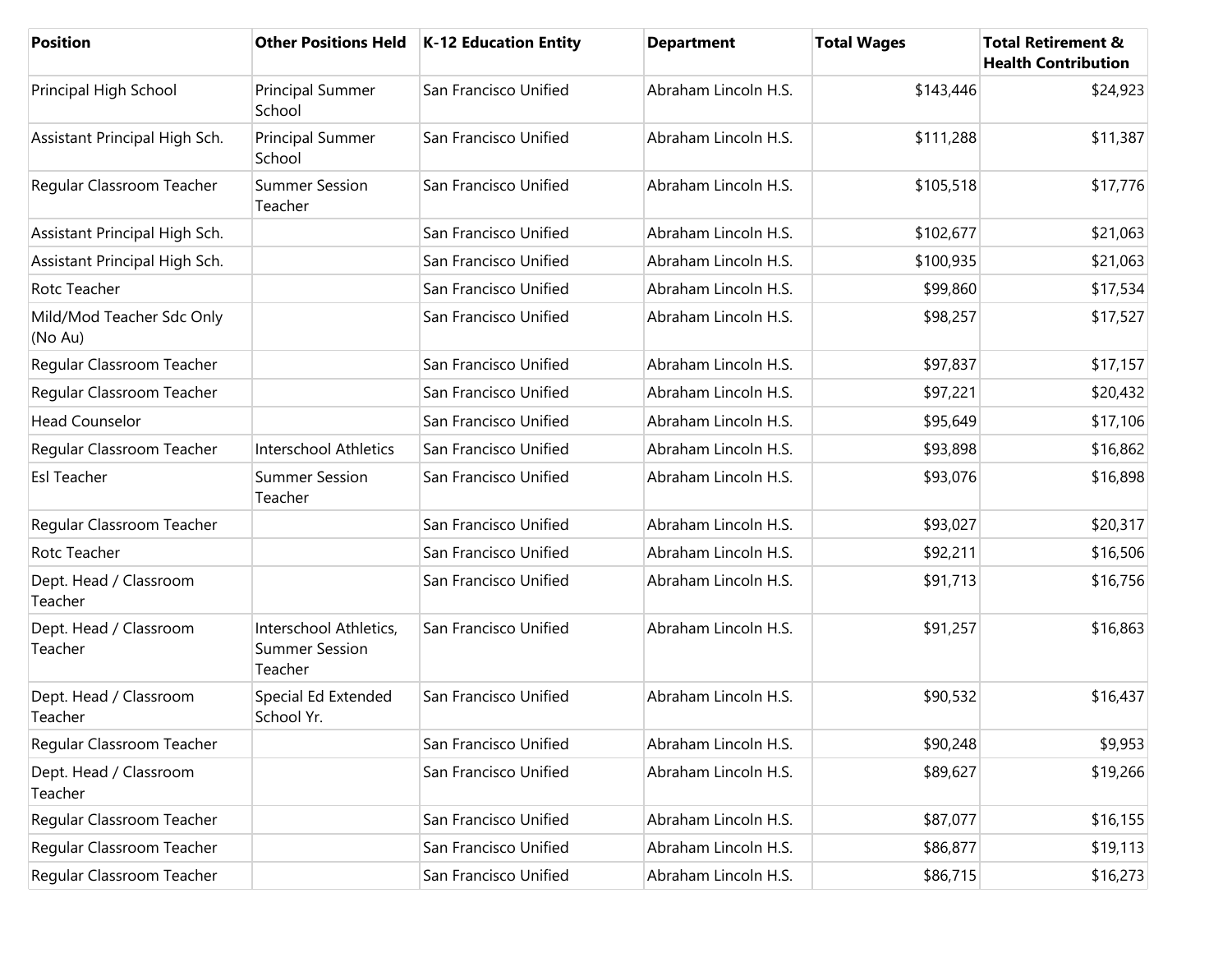| Mild/Mod Rs/Sdc (No Autism)       | Special Ed Extended<br>School Yr. | San Francisco Unified | Abraham Lincoln H.S. | \$86,671 | \$19,376 |
|-----------------------------------|-----------------------------------|-----------------------|----------------------|----------|----------|
| <b>Head Counselor</b>             |                                   | San Francisco Unified | Abraham Lincoln H.S. | \$86,615 | \$16,257 |
| Regular Classroom Teacher         |                                   | San Francisco Unified | Abraham Lincoln H.S. | \$86,475 | \$19,382 |
| Moderate/Severe Rs/Sdc            | Special Ed Extended<br>School Yr. | San Francisco Unified | Abraham Lincoln H.S. | \$86,232 | \$16,600 |
| Regular Classroom Teacher         |                                   | San Francisco Unified | Abraham Lincoln H.S. | \$85,969 | \$16,210 |
| Regular Classroom Teacher         |                                   | San Francisco Unified | Abraham Lincoln H.S. | \$85,832 | \$19,448 |
| Regular Classroom Teacher         |                                   | San Francisco Unified | Abraham Lincoln H.S. | \$85,798 | \$16,159 |
| Regular Classroom Teacher         |                                   | San Francisco Unified | Abraham Lincoln H.S. | \$85,798 | \$19,610 |
| Mild/Mod Rs/Sdc (No Autism)       |                                   | San Francisco Unified | Abraham Lincoln H.S. | \$85,758 | \$16,018 |
| Librarian                         | <b>Summer Session</b><br>Teacher  | San Francisco Unified | Abraham Lincoln H.S. | \$85,479 | \$15,998 |
| Dept. Head / Classroom<br>Teacher |                                   | San Francisco Unified | Abraham Lincoln H.S. | \$84,615 | \$18,600 |
| Regular Classroom Teacher         |                                   | San Francisco Unified | Abraham Lincoln H.S. | \$84,403 | \$16,184 |
| Regular Classroom Teacher         |                                   | San Francisco Unified | Abraham Lincoln H.S. | \$84,171 | \$15,880 |
| Regular Classroom Teacher         |                                   | San Francisco Unified | Abraham Lincoln H.S. | \$83,918 | \$15,859 |
| Mild/Mod Rs/Sdc (No Autism)       |                                   | San Francisco Unified | Abraham Lincoln H.S. | \$83,486 | \$15,797 |
| Regular Classroom Teacher         |                                   | San Francisco Unified | Abraham Lincoln H.S. | \$83,272 | \$18,775 |
| Regular Classroom Teacher         |                                   | San Francisco Unified | Abraham Lincoln H.S. | \$82,973 | \$15,934 |
| Regular Classroom Teacher         |                                   | San Francisco Unified | Abraham Lincoln H.S. | \$82,721 | \$18,554 |
| Regular Classroom Teacher         |                                   | San Francisco Unified | Abraham Lincoln H.S. | \$82,589 | \$15,696 |
| Mild/Moderate Rs/Sdc              | <b>Interschool Athletics</b>      | San Francisco Unified | Abraham Lincoln H.S. | \$81,808 | \$15,658 |
| Regular Classroom Teacher         |                                   | San Francisco Unified | Abraham Lincoln H.S. | \$81,530 | \$15,610 |
| Regular Classroom Teacher         |                                   | San Francisco Unified | Abraham Lincoln H.S. | \$81,236 | \$18,884 |
| Regular Classroom Teacher         | Interschool Athletics             | San Francisco Unified | Abraham Lincoln H.S. | \$81,184 | \$15,761 |
| Regular Classroom Teacher         | <b>Summer Session</b><br>Teacher  | San Francisco Unified | Abraham Lincoln H.S. | \$80,998 | \$14,917 |
| Regular Classroom Teacher         |                                   | San Francisco Unified | Abraham Lincoln H.S. | \$80,984 | \$15,562 |
| Regular Classroom Teacher         |                                   | San Francisco Unified | Abraham Lincoln H.S. | \$80,342 | \$15,519 |
| Mild/Mod Rs/Sdc (No Autism)       |                                   | San Francisco Unified | Abraham Lincoln H.S. | \$80,220 | \$8,834  |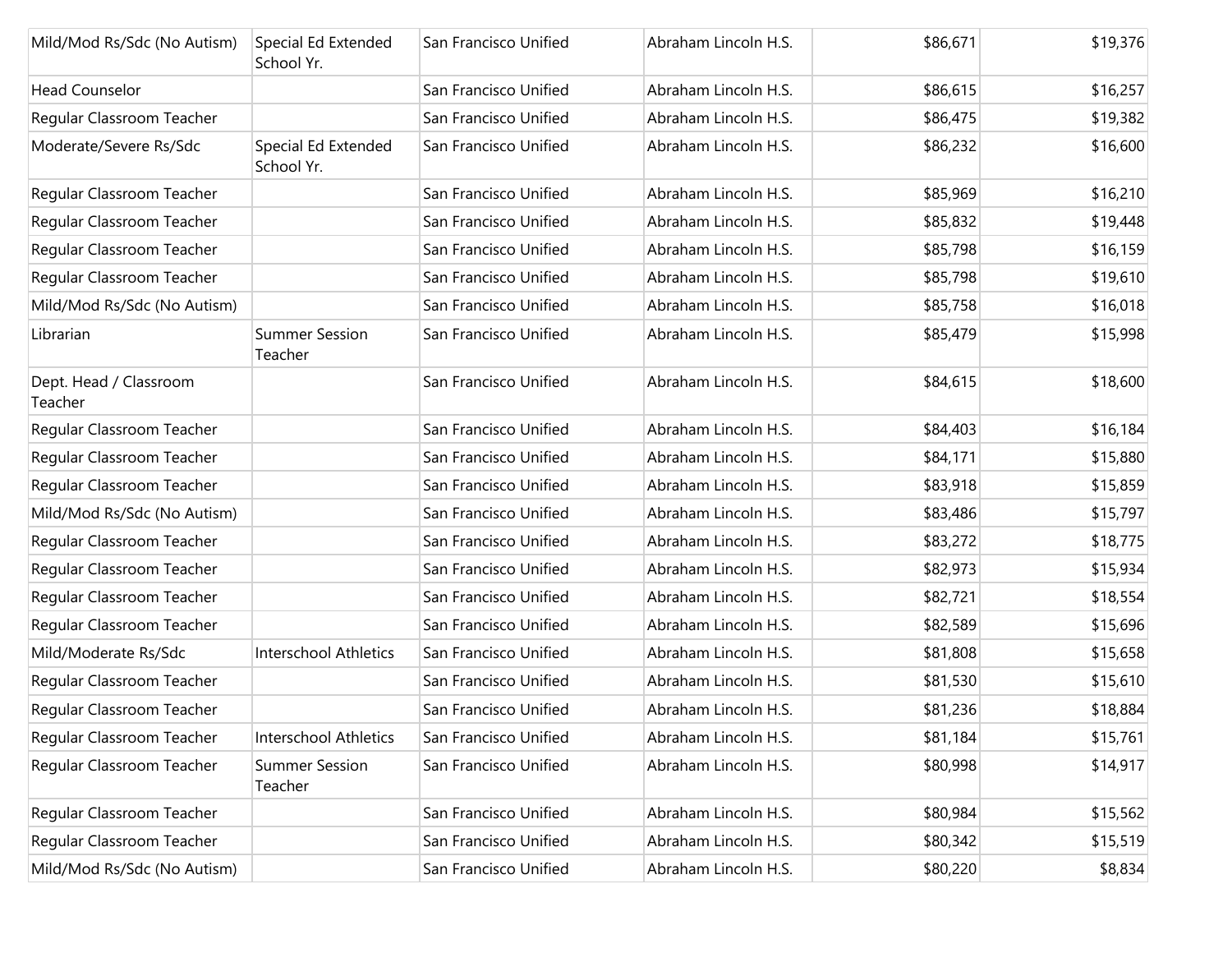| Regular Classroom Teacher         | Regular Classroom<br>Teacher                               | San Francisco Unified | Abraham Lincoln H.S. | \$79,866 | \$15,488 |
|-----------------------------------|------------------------------------------------------------|-----------------------|----------------------|----------|----------|
| Nurse                             | Nurse                                                      | San Francisco Unified | Abraham Lincoln H.S. | \$78,553 | \$7,607  |
| Counselor                         | Counselor                                                  | San Francisco Unified | Abraham Lincoln H.S. | \$78,478 | \$14,698 |
| Counselor                         |                                                            | San Francisco Unified | Abraham Lincoln H.S. | \$78,124 | \$15,260 |
| Regular Classroom Teacher         |                                                            | San Francisco Unified | Abraham Lincoln H.S. | \$76,986 | \$15,183 |
| Regular Classroom Teacher         |                                                            | San Francisco Unified | Abraham Lincoln H.S. | \$76,536 | \$17,824 |
| Regular Classroom Teacher         | <b>Interschool Athletics</b>                               | San Francisco Unified | Abraham Lincoln H.S. | \$76,494 | \$18,607 |
| Counselor                         |                                                            | San Francisco Unified | Abraham Lincoln H.S. | \$75,406 | \$18,505 |
| Regular Classroom Teacher         |                                                            | San Francisco Unified | Abraham Lincoln H.S. | \$75,355 | \$15,031 |
| Regular Classroom Teacher         |                                                            | San Francisco Unified | Abraham Lincoln H.S. | \$75,355 | \$11,694 |
| Regular Classroom Teacher         |                                                            | San Francisco Unified | Abraham Lincoln H.S. | \$74,957 | \$17,693 |
| Regular Classroom Teacher         |                                                            | San Francisco Unified | Abraham Lincoln H.S. | \$74,905 | \$17,655 |
| Counselor                         |                                                            | San Francisco Unified | Abraham Lincoln H.S. | \$73,971 | \$15,054 |
| Counselor                         |                                                            | San Francisco Unified | Abraham Lincoln H.S. | \$73,381 | \$14,819 |
| Teacher Sab Leave                 | <b>Summer Session</b><br>Teacher                           | San Francisco Unified | Abraham Lincoln H.S. | \$73,357 | \$14,160 |
| Peer Resource Teacher             | <b>Summer Session</b><br>Teacher                           | San Francisco Unified | Abraham Lincoln H.S. | \$72,244 | \$14,717 |
| Dept. Head / Classroom<br>Teacher |                                                            | San Francisco Unified | Abraham Lincoln H.S. | \$72,161 | \$8,055  |
| Mild/Mod Rs/Sdc (No Autism)       |                                                            | San Francisco Unified | Abraham Lincoln H.S. | \$70,990 | \$14,596 |
| Mild/Moderate Rs/Sdc              |                                                            | San Francisco Unified | Abraham Lincoln H.S. | \$70,863 | \$14,793 |
| Counselor                         |                                                            | San Francisco Unified | Abraham Lincoln H.S. | \$70,009 | \$14,491 |
| Regular Classroom Teacher         |                                                            | San Francisco Unified | Abraham Lincoln H.S. | \$69,672 | \$17,186 |
| Regular Classroom Teacher         |                                                            | San Francisco Unified | Abraham Lincoln H.S. | \$69,571 | \$13,084 |
| Regular Classroom Teacher         |                                                            | San Francisco Unified | Abraham Lincoln H.S. | \$68,364 | \$17,568 |
| Regular Classroom Teacher         | Interschool Athletics                                      | San Francisco Unified | Abraham Lincoln H.S. | \$68,254 | \$14,397 |
| Regular Classroom Teacher         | Regular Classroom<br>Teacher                               | San Francisco Unified | Abraham Lincoln H.S. | \$68,199 | \$14,304 |
| Regular Classroom Teacher         |                                                            | San Francisco Unified | Abraham Lincoln H.S. | \$65,968 | \$14,125 |
| Teacher Sab Leave                 | Interschool Athletics,<br><b>Summer Session</b><br>Teacher | San Francisco Unified | Abraham Lincoln H.S. | \$65,542 | \$13,441 |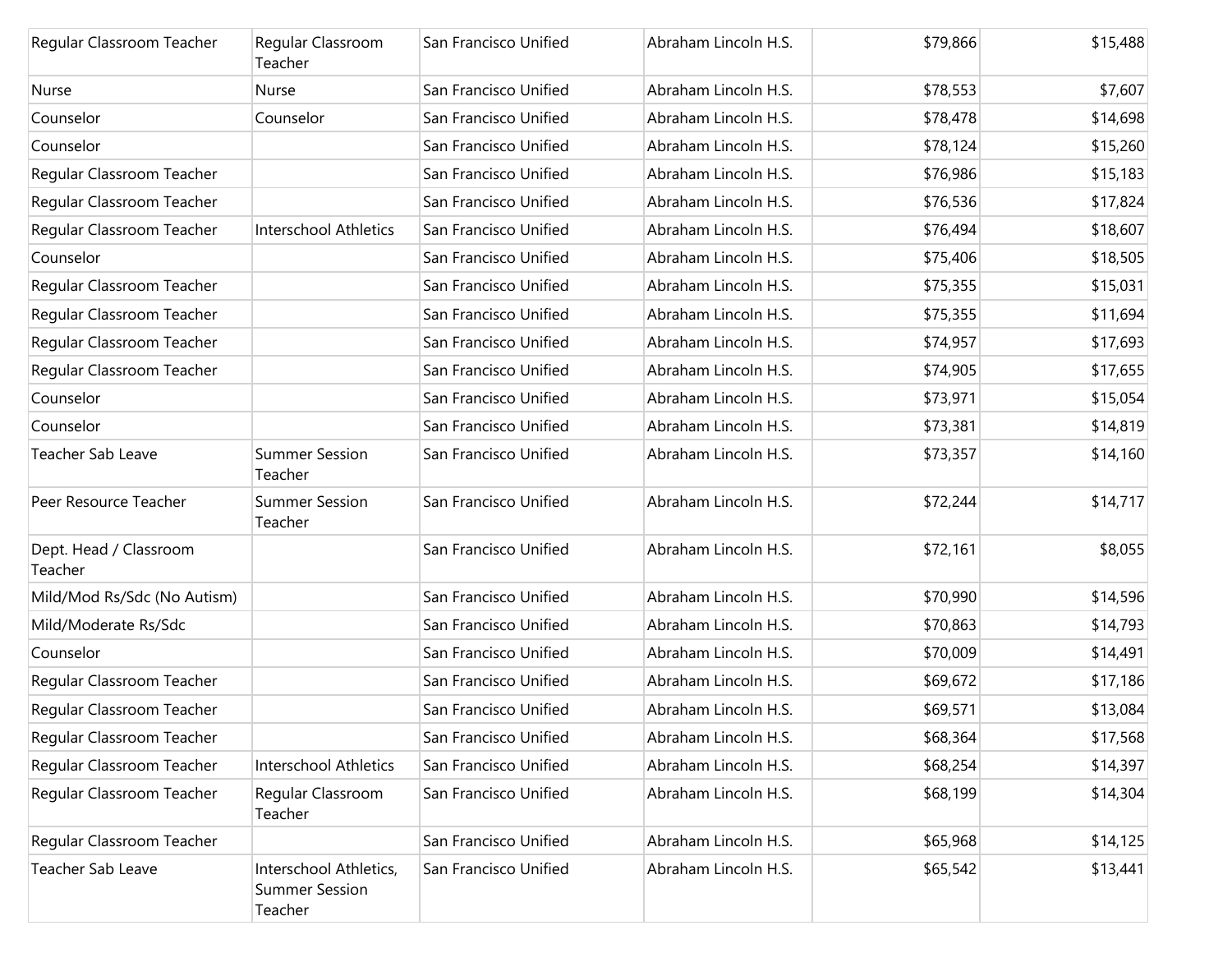| <b>Esl Teacher</b>                   |                                                                           | San Francisco Unified | Abraham Lincoln H.S. | \$65,195 | \$16,732 |
|--------------------------------------|---------------------------------------------------------------------------|-----------------------|----------------------|----------|----------|
| Regular Classroom Teacher            |                                                                           | San Francisco Unified | Abraham Lincoln H.S. | \$65,155 | \$14,045 |
| Mild/Moderate Rs/Sdc                 |                                                                           | San Francisco Unified | Abraham Lincoln H.S. | \$64,805 | \$14,166 |
| Regular Classroom Teacher            |                                                                           | San Francisco Unified | Abraham Lincoln H.S. | \$64,099 | \$14,087 |
| Dept. Head / Classroom<br>Teacher    |                                                                           | San Francisco Unified | Abraham Lincoln H.S. | \$63,819 | \$17,088 |
| Regular Classroom Teacher            |                                                                           | San Francisco Unified | Abraham Lincoln H.S. | \$63,372 | \$13,868 |
| Regular Classroom Teacher            |                                                                           | San Francisco Unified | Abraham Lincoln H.S. | \$63,050 | \$13,856 |
| Custodian                            |                                                                           | San Francisco Unified | Abraham Lincoln H.S. | \$62,997 | \$29,266 |
| Regular Classroom Teacher            |                                                                           | San Francisco Unified | Abraham Lincoln H.S. | \$62,847 | \$13,988 |
| Regular Classroom Teacher            |                                                                           | San Francisco Unified | Abraham Lincoln H.S. | \$62,679 | \$13,795 |
| Regular Classroom Teacher            |                                                                           | San Francisco Unified | Abraham Lincoln H.S. | \$62,490 | \$13,809 |
| 1092 It Operator Support<br>Admin II |                                                                           | San Francisco Unified | Abraham Lincoln H.S. | \$62,014 | \$14,506 |
| Regular Classroom Teacher            |                                                                           | San Francisco Unified | Abraham Lincoln H.S. | \$61,779 | \$7,058  |
| Regular Classroom Teacher            | Interschool Athletics                                                     | San Francisco Unified | Abraham Lincoln H.S. | \$61,198 | \$13,660 |
| <b>Esl Teacher</b>                   |                                                                           | San Francisco Unified | Abraham Lincoln H.S. | \$60,592 | \$13,598 |
| Regular Classroom Teacher            |                                                                           | San Francisco Unified | Abraham Lincoln H.S. | \$60,578 | \$13,577 |
| Secretary II                         | Senior Clerk Typist                                                       | San Francisco Unified | Abraham Lincoln H.S. | \$60,541 | \$20,592 |
| Regular Classroom Teacher            |                                                                           | San Francisco Unified | Abraham Lincoln H.S. | \$60,455 | \$12,855 |
| Counselor                            |                                                                           | San Francisco Unified | Abraham Lincoln H.S. | \$60,127 | \$16,816 |
| Regular Classroom Teacher            |                                                                           | San Francisco Unified | Abraham Lincoln H.S. | \$59,933 | \$13,701 |
| Regular Classroom Teacher            |                                                                           | San Francisco Unified | Abraham Lincoln H.S. | \$59,275 | \$6,835  |
| Teacher Special Assign               | Day-To-Day Sub,<br><b>Summer Session</b><br>Teacher                       | San Francisco Unified | Abraham Lincoln H.S. | \$58,841 | \$12,698 |
| Regular Classroom Teacher            | <b>Interschool Athletics</b>                                              | San Francisco Unified | Abraham Lincoln H.S. | \$58,753 | \$13,464 |
| Regular Classroom Teacher            |                                                                           | San Francisco Unified | Abraham Lincoln H.S. | \$58,186 | \$13,522 |
| Regular Classroom Teacher            | Interschool Athletics,<br>Day-To-Day Sub,<br>Regular Classroom<br>Teacher | San Francisco Unified | Abraham Lincoln H.S. | \$57,850 | \$13,293 |
| Regular Classroom Teacher            |                                                                           | San Francisco Unified | Abraham Lincoln H.S. | \$57,769 | \$13,330 |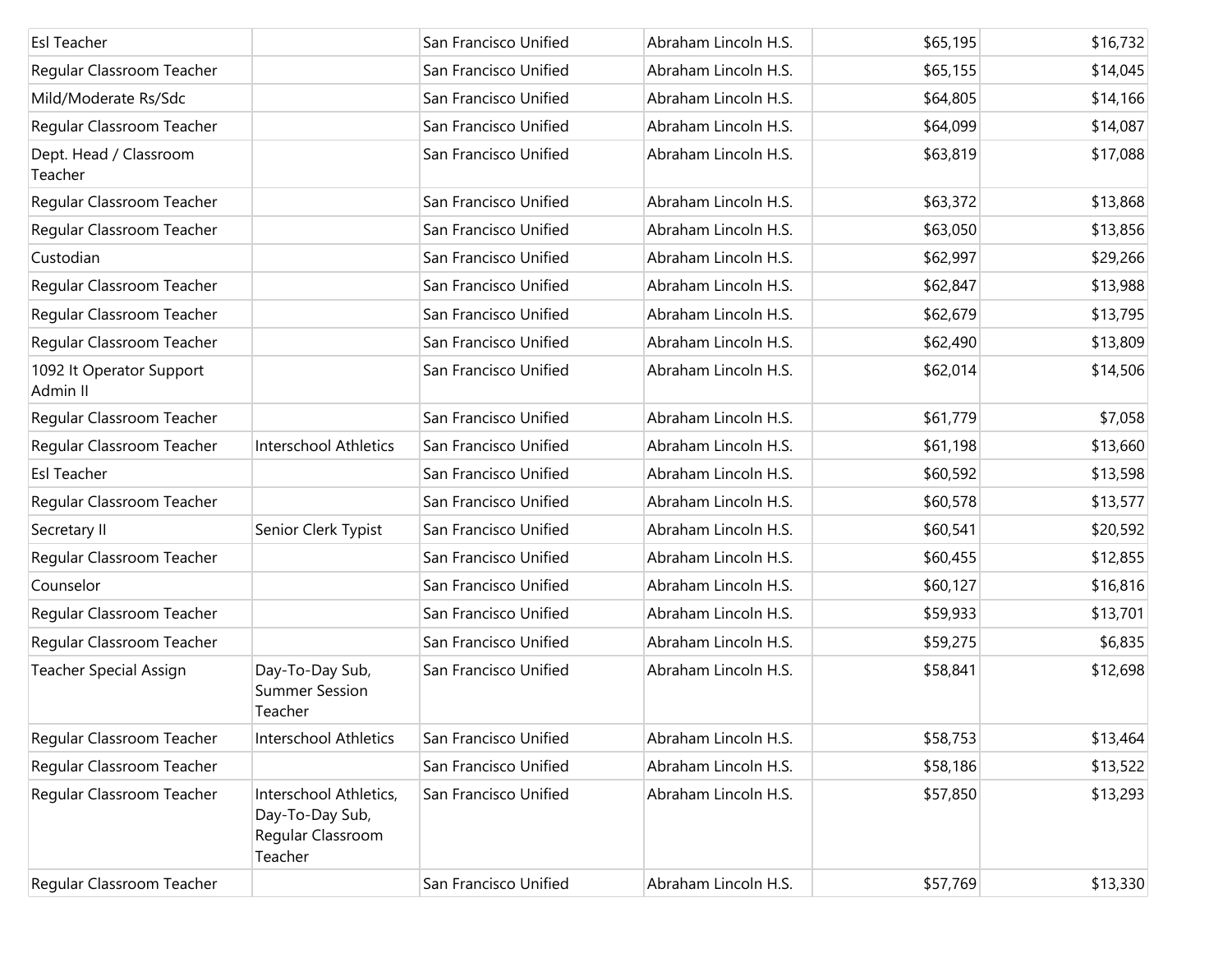| Regular Classroom Teacher     |                                                          | San Francisco Unified | Abraham Lincoln H.S. | \$56,579 | \$13,201 |
|-------------------------------|----------------------------------------------------------|-----------------------|----------------------|----------|----------|
| Regular Classroom Teacher     |                                                          | San Francisco Unified | Abraham Lincoln H.S. | \$56,513 | \$13,223 |
| Counselor                     |                                                          | San Francisco Unified | Abraham Lincoln H.S. | \$55,129 | \$13,077 |
| Mild/Moderate Rs/Sdc          |                                                          | San Francisco Unified | Abraham Lincoln H.S. | \$54,854 | \$13,070 |
| Custodian                     |                                                          | San Francisco Unified | Abraham Lincoln H.S. | \$54,743 | \$27,787 |
| Custodian                     |                                                          | San Francisco Unified | Abraham Lincoln H.S. | \$54,625 | \$29,287 |
| Custodian                     |                                                          | San Francisco Unified | Abraham Lincoln H.S. | \$54,532 | \$27,941 |
| Custodian                     |                                                          | San Francisco Unified | Abraham Lincoln H.S. | \$54,410 | \$29,270 |
| Regular Classroom Teacher     | Interschool Athletics                                    | San Francisco Unified | Abraham Lincoln H.S. | \$54,348 | \$12,835 |
| Custodian                     |                                                          | San Francisco Unified | Abraham Lincoln H.S. | \$54,302 | \$27,861 |
| Custodian                     | Custodian                                                | San Francisco Unified | Abraham Lincoln H.S. | \$54,072 | \$28,059 |
| Social Worker                 |                                                          | San Francisco Unified | Abraham Lincoln H.S. | \$53,445 | \$10,623 |
| Regular Classroom Teacher     | Day-To-Day Sub,<br><b>Summer Session</b><br>Teacher      | San Francisco Unified | Abraham Lincoln H.S. | \$53,405 | \$10,741 |
| Regular Classroom Teacher     |                                                          | San Francisco Unified | Abraham Lincoln H.S. | \$52,892 | \$13,005 |
| Regular Classroom Teacher     |                                                          | San Francisco Unified | Abraham Lincoln H.S. | \$48,767 | \$12,515 |
| Security-Campus               | Security-Campus                                          | San Francisco Unified | Abraham Lincoln H.S. | \$47,787 | \$8,048  |
| Regular Classroom Teacher     |                                                          | San Francisco Unified | Abraham Lincoln H.S. | \$47,040 | \$12,262 |
| Regular Classroom Teacher     |                                                          | San Francisco Unified | Abraham Lincoln H.S. | \$46,937 | \$9,466  |
| Mild/Moderate Rs/Sdc          |                                                          | San Francisco Unified | Abraham Lincoln H.S. | \$45,455 | \$11,502 |
| Moderate/Severe Rs/Sdc        | Day-To-Day Sub,<br><b>Interschool Athletics</b>          | San Francisco Unified | Abraham Lincoln H.S. | \$44,056 | \$6,409  |
| <b>Teacher Special Assign</b> | Day-To-Day Sub                                           | San Francisco Unified | Abraham Lincoln H.S. | \$43,512 | \$8,474  |
| Regular Classroom Teacher     |                                                          | San Francisco Unified | Abraham Lincoln H.S. | \$43,091 | \$9,078  |
| Regular Classroom Teacher     |                                                          | San Francisco Unified | Abraham Lincoln H.S. | \$41,757 | \$4,090  |
| Regular Classroom Teacher     | Day-To-Day Sub                                           | San Francisco Unified | Abraham Lincoln H.S. | \$41,504 | \$4,103  |
| Security-Campus               | Security-Campus                                          | San Francisco Unified | Abraham Lincoln H.S. | \$40,775 | \$8,001  |
| Regular Classroom Teacher     |                                                          | San Francisco Unified | Abraham Lincoln H.S. | \$40,429 | \$11,052 |
| Soar Para                     | Sped Ia Sh - All Impair,<br><b>Interschool Athletics</b> | San Francisco Unified | Abraham Lincoln H.S. | \$38,151 | \$8,048  |
| Family Liaison - Cantonese    |                                                          | San Francisco Unified | Abraham Lincoln H.S. | \$37,873 | \$7,692  |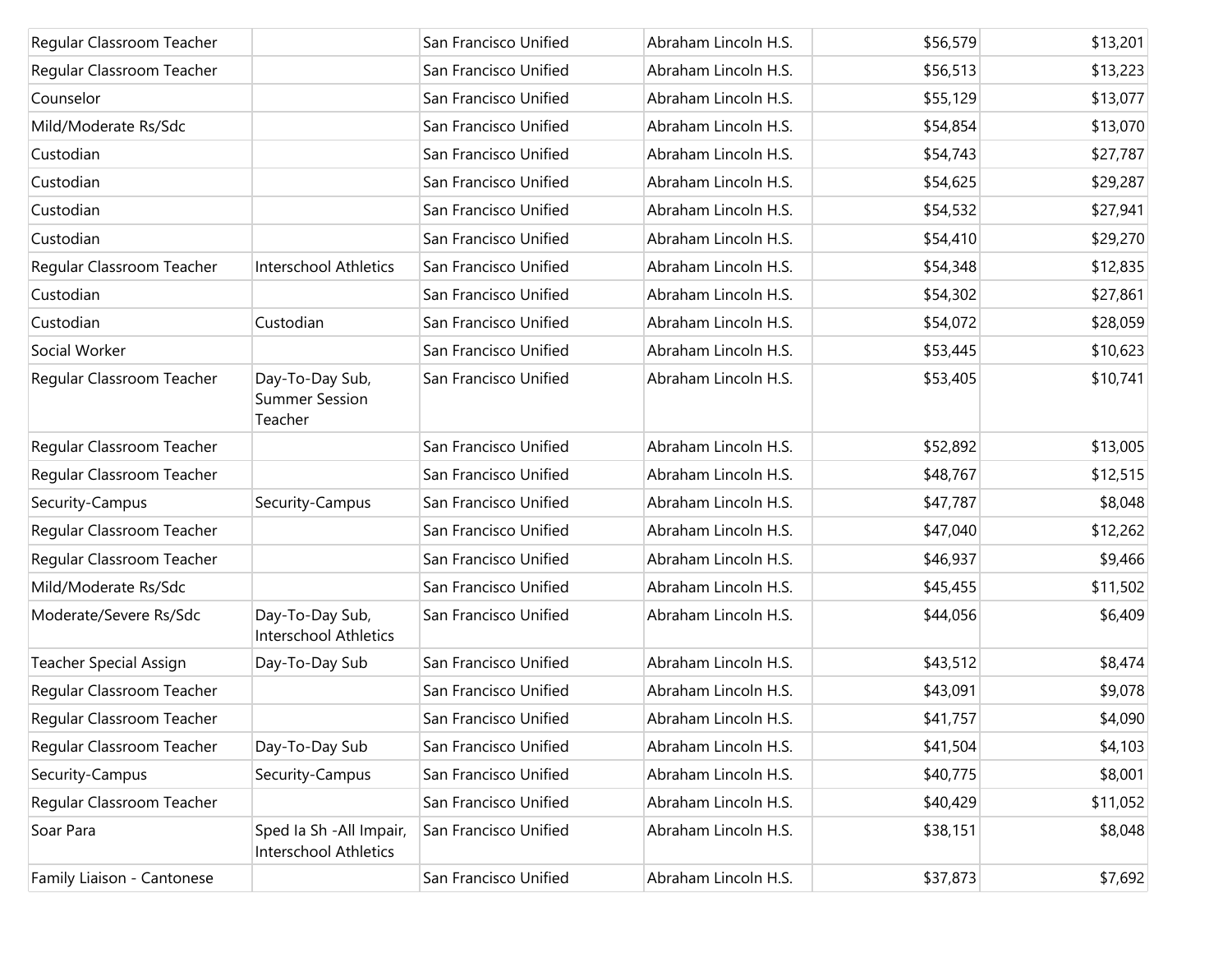| Regular Classroom Teacher                           | Day-To-Day Student<br>Teacher Sub                                                       | San Francisco Unified | Abraham Lincoln H.S. | \$36,814 | \$3,738  |
|-----------------------------------------------------|-----------------------------------------------------------------------------------------|-----------------------|----------------------|----------|----------|
| Security-Campus                                     |                                                                                         | San Francisco Unified | Abraham Lincoln H.S. | \$36,669 | \$7,816  |
| Security-Campus                                     |                                                                                         | San Francisco Unified | Abraham Lincoln H.S. | \$36,289 | \$0      |
| Regular Classroom Teacher                           |                                                                                         | San Francisco Unified | Abraham Lincoln H.S. | \$35,401 | \$7,660  |
| Family Liaison - Spanish                            |                                                                                         | San Francisco Unified | Abraham Lincoln H.S. | \$35,157 | \$10,977 |
| Regular Classroom Teacher                           |                                                                                         | San Francisco Unified | Abraham Lincoln H.S. | \$35,131 | \$7,732  |
| Specialized Phys Health Care-D                      | Specialized Phys<br>Health Care-D, Sped la<br>Sh -All Impair, Sped Ia<br>Sh-All Impair  | San Francisco Unified | Abraham Lincoln H.S. | \$34,484 | \$1,045  |
| Senior Clerk Typist                                 |                                                                                         | San Francisco Unified | Abraham Lincoln H.S. | \$34,289 | \$11,766 |
| Rotc Teacher                                        |                                                                                         | San Francisco Unified | Abraham Lincoln H.S. | \$34,265 | \$3,677  |
| Sped la Sh - All Impair                             | Sped Ia Sh - All Impair                                                                 | San Francisco Unified | Abraham Lincoln H.S. | \$34,188 | \$7,835  |
| Specialized Phys Health Care<br>Pro                 | Sped Ia Sh - All Impair                                                                 | San Francisco Unified | Abraham Lincoln H.S. | \$33,912 | \$7,430  |
| Sped Ia Sh - All Impair                             | Sped la Sh - All Impair                                                                 | San Francisco Unified | Abraham Lincoln H.S. | \$33,147 | \$7,882  |
| Soar Para                                           | Sped Ia Sh - All Impair                                                                 | San Francisco Unified | Abraham Lincoln H.S. | \$33,117 | \$8,049  |
| Sped la Sh - All Impair                             | Sped Ia Sh - All Impair                                                                 | San Francisco Unified | Abraham Lincoln H.S. | \$32,540 | \$7,834  |
| Specialized Phys Health Care-D                      | Specialized Phys<br>Health Care-D, Sped la<br>Sh - All Impair, Sped Ia<br>Sh-All Impair | San Francisco Unified | Abraham Lincoln H.S. | \$32,500 | \$0      |
| Sped Ia Sh - All Impair                             | Special Ed Extended<br>School Yr.                                                       | San Francisco Unified | Abraham Lincoln H.S. | \$31,608 | \$8,234  |
| Sp/Ed. la Non-Sev H: All Impmt Sp/Ed. la Non-Sev H: | All Impmt                                                                               | San Francisco Unified | Abraham Lincoln H.S. | \$31,319 | \$7,645  |
| Security-Campus                                     | Interschool Athletics                                                                   | San Francisco Unified | Abraham Lincoln H.S. | \$29,135 | \$7,055  |
| Sped la Sh - All Impair                             |                                                                                         | San Francisco Unified | Abraham Lincoln H.S. | \$28,790 | \$7,770  |
| Sped Ia Sh - All Impair                             |                                                                                         | San Francisco Unified | Abraham Lincoln H.S. | \$28,523 | \$7,692  |
| Sp/Ed. Ia Non-Sev H: All Impmt                      |                                                                                         | San Francisco Unified | Abraham Lincoln H.S. | \$28,445 | \$7,811  |
| Sped Ia Sh - All Impair                             |                                                                                         | San Francisco Unified | Abraham Lincoln H.S. | \$28,394 | \$10,329 |
| Sped la Sh - All Impair                             | Sped Ia Sh - All Impair                                                                 | San Francisco Unified | Abraham Lincoln H.S. | \$28,303 | \$7,953  |
| Security-Campus                                     | Custodian                                                                               | San Francisco Unified | Abraham Lincoln H.S. | \$28,087 | \$7,133  |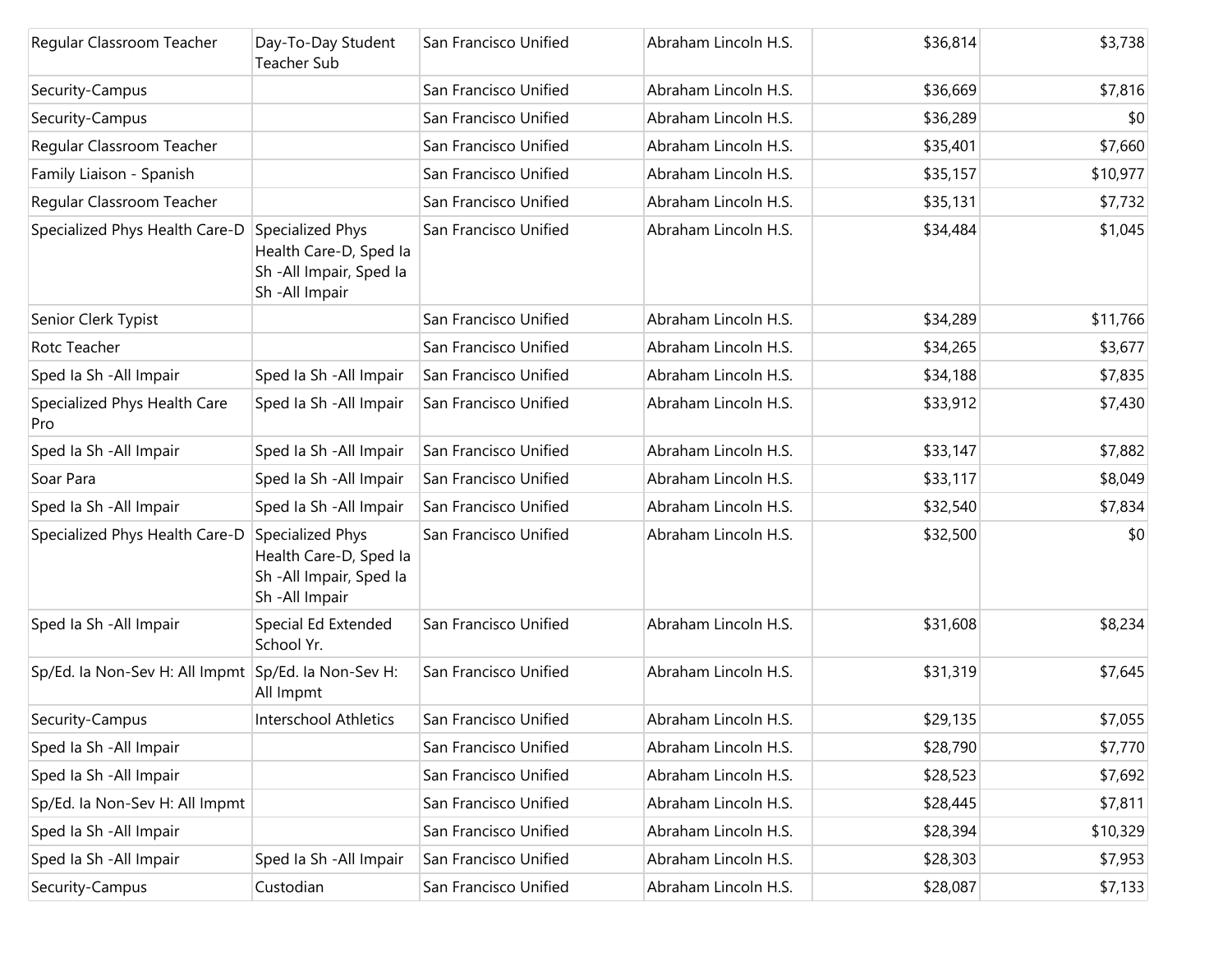| Sp/Ed. la Non-Sev H: All Impmt      |                                   | San Francisco Unified | Abraham Lincoln H.S. | \$27,946 | \$7,692  |
|-------------------------------------|-----------------------------------|-----------------------|----------------------|----------|----------|
| Teacher Sab Leave                   |                                   | San Francisco Unified | Abraham Lincoln H.S. | \$27,690 | \$7,763  |
| Senior Clerk Typist                 |                                   | San Francisco Unified | Abraham Lincoln H.S. | \$26,988 | \$14,858 |
| Sp/Ed. la Non-Sev H: All Impmt      |                                   | San Francisco Unified | Abraham Lincoln H.S. | \$26,665 | \$10,329 |
| Moderate/Severe Rs/Sdc              |                                   | San Francisco Unified | Abraham Lincoln H.S. | \$26,460 | \$6,866  |
| Moderate/Severe Rs/Sdc              | Sped Ia Sh - All Impair           | San Francisco Unified | Abraham Lincoln H.S. | \$25,757 | \$6,143  |
| Sped Ia Sh - All Impair             |                                   | San Francisco Unified | Abraham Lincoln H.S. | \$25,743 | \$7,858  |
| Sped Ia Sh - All Impair             | Sped Ia Sh - All Impair           | San Francisco Unified | Abraham Lincoln H.S. | \$24,892 | \$8,000  |
| Sped Ia Sh - All Impair             |                                   | San Francisco Unified | Abraham Lincoln H.S. | \$24,600 | \$0      |
| Clerk Typist                        |                                   | San Francisco Unified | Abraham Lincoln H.S. | \$24,487 | \$10,431 |
| Regular Classroom Teacher           |                                   | San Francisco Unified | Abraham Lincoln H.S. | \$24,437 | \$6,097  |
| Specialized Phys Health Care<br>Pro |                                   | San Francisco Unified | Abraham Lincoln H.S. | \$23,865 | \$7,645  |
| Moderate/Severe Rs/Sdc              |                                   | San Francisco Unified | Abraham Lincoln H.S. | \$23,827 | \$5,137  |
| Sped Ia Sh - All Impair             | Sp/Ed. la Non-Sev H:<br>All Impmt | San Francisco Unified | Abraham Lincoln H.S. | \$22,482 | \$7,134  |
| Regular Classroom Teacher           |                                   | San Francisco Unified | Abraham Lincoln H.S. | \$21,899 | \$4,930  |
| Sp/Ed. la Non-Sev H: All Impmt      |                                   | San Francisco Unified | Abraham Lincoln H.S. | \$20,170 | \$7,692  |
| Teacher Special Assign              | Regular Classroom<br>Teacher      | San Francisco Unified | Abraham Lincoln H.S. | \$19,897 | \$4,563  |
| Regular Classroom Teacher           |                                   | San Francisco Unified | Abraham Lincoln H.S. | \$17,500 | \$1,878  |
| Sped Ia Sh - All Impair             |                                   | San Francisco Unified | Abraham Lincoln H.S. | \$15,353 | \$7,192  |
| Clerk Typist                        |                                   | San Francisco Unified | Abraham Lincoln H.S. | \$15,210 | \$285    |
| Sped Ia Sh - All Impair             | Sped Ia Sh - All Impair           | San Francisco Unified | Abraham Lincoln H.S. | \$13,420 | \$3,848  |
| Soar Para                           |                                   | San Francisco Unified | Abraham Lincoln H.S. | \$13,318 | \$6,455  |
| Sped Ia Sh - All Impair             |                                   | San Francisco Unified | Abraham Lincoln H.S. | \$12,820 | \$4,661  |
| Regular Classroom Teacher           | Regular Classroom<br>Teacher      | San Francisco Unified | Abraham Lincoln H.S. | \$12,665 | \$3,939  |
| Clerk Typist                        |                                   | San Francisco Unified | Abraham Lincoln H.S. | \$11,830 | \$0      |
| Clerk Typist                        |                                   | San Francisco Unified | Abraham Lincoln H.S. | \$11,677 | \$380    |
| Family Liaison                      |                                   | San Francisco Unified | Abraham Lincoln H.S. | \$11,612 | \$3,095  |
| Clerk Typist                        |                                   | San Francisco Unified | Abraham Lincoln H.S. | \$9,969  | \$162    |
| Regular Classroom Teacher           |                                   | San Francisco Unified | Abraham Lincoln H.S. | \$9,398  | \$2,326  |